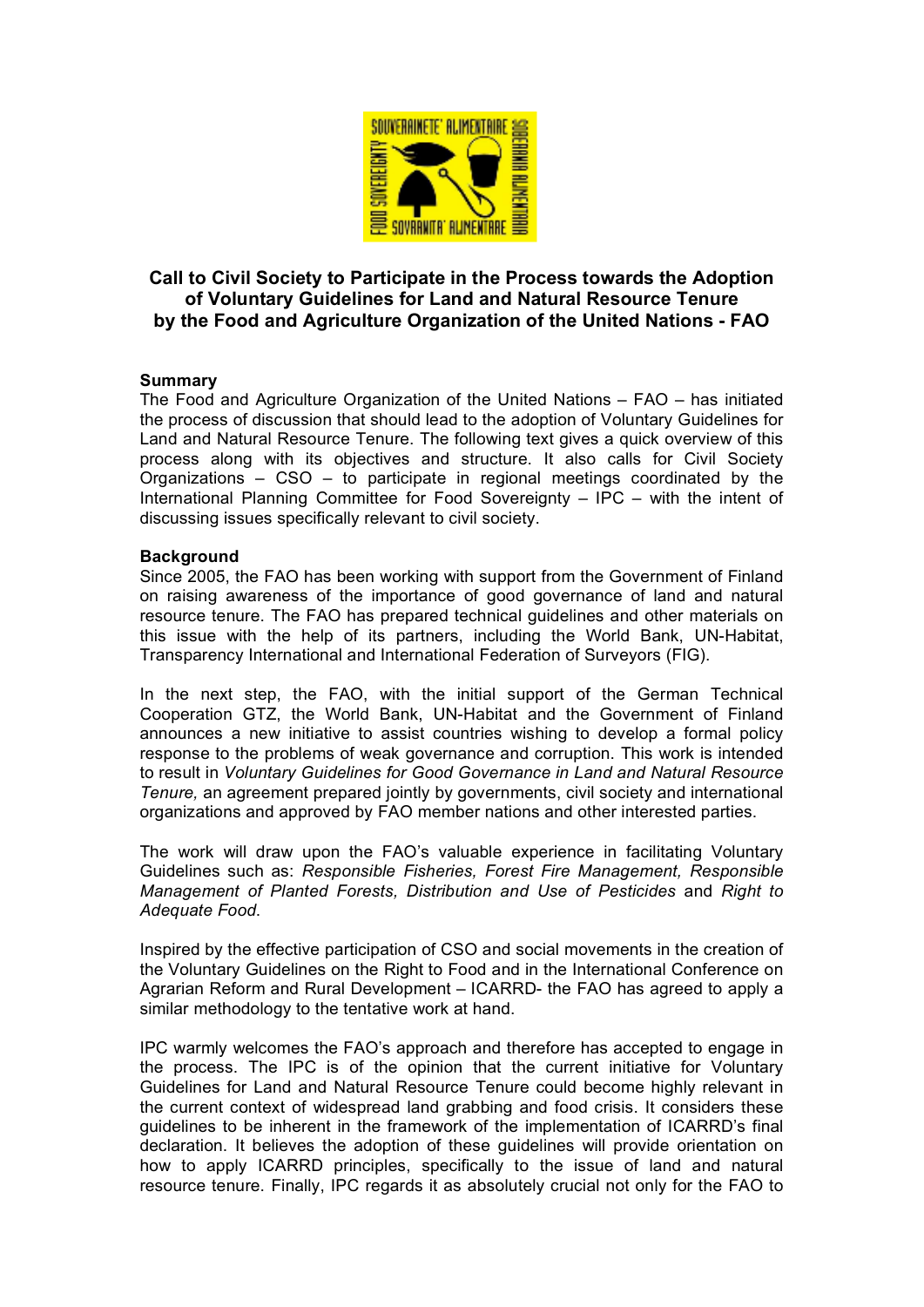apply a human rights-based approach in its work on access to land and natural resources for food production, but also as part of its strategic framework for action.

#### **Objectives**

In general, Voluntary Guidelines are meant to set out principles and internationally accepted standards for responsible practices. They provide a framework that States can use when developing their own strategies, policies, legislation, programmes and activities. The objective of these Voluntary Guidelines is to assist countries and their institutions in the following: improving the governance of land and natural resource tenure; expanding the administration's capacity to alleviating hunger and poverty; enhancing the environment; supporting national and local economic development; and reforming public administration.

### **The Process**

The FAO's process of preparation of the Voluntary Guidelines basically consists of the following three phases:

1) Researching for the Voluntary Guidelines: includes consulting regional and thematic research background papers.

2) Multi-stakeholder discussion on the requirements for the voluntary guidelines: including Expert Group meetings, Regional meetings and Civil Society meetings

3) Preparation and review of the draft of the voluntary guidelines, based on input from meetings: finalization of the voluntary guidelines and adoption by FAO Governing Bodies.

Part of this process has already taken place:

An Expert Meeting was held in Rome in November 2008, with the participation of eight civil society representatives through the IPC.

Two Regional Meetings were held in 2009:

The Southern Africa Regional Meeting was held on  $28<sup>th</sup> - 30<sup>th</sup>$  of September in Windhoek, Namibia. The main partners were the GTZ and the Ministry of Lands and Resettlement of Namibia.

The South East Asia Regional Meeting was organized as part of the 7th FIG - International Federation of Surveyors Regional Conference and was held on the  $20<sup>th</sup>$ -21<sup>st</sup> of October in Hanoi, Vietnam. The main attending partners were UN-Habitat and FIG.

The IPC was asked to send six participants to each of the first two meetings. Other CSO participants were present as well.

In order to guarantee the participation of civil society during the process, an international facilitating team will be created, which should be representative of the different regions and constituencies.

# **Regional Meetings in 2010**

The Land Tenure Unit of the FAO will organize, in partnership with governments and/or other organizations, nine (9) regional working meetings this year to discuss the nature, scope and issues to be included in the guidelines. The FAO will fund the participation of five (5) CSO representatives to each meeting nominated by IPC.

The Regional Meetings have tentative been scheduled as follows: